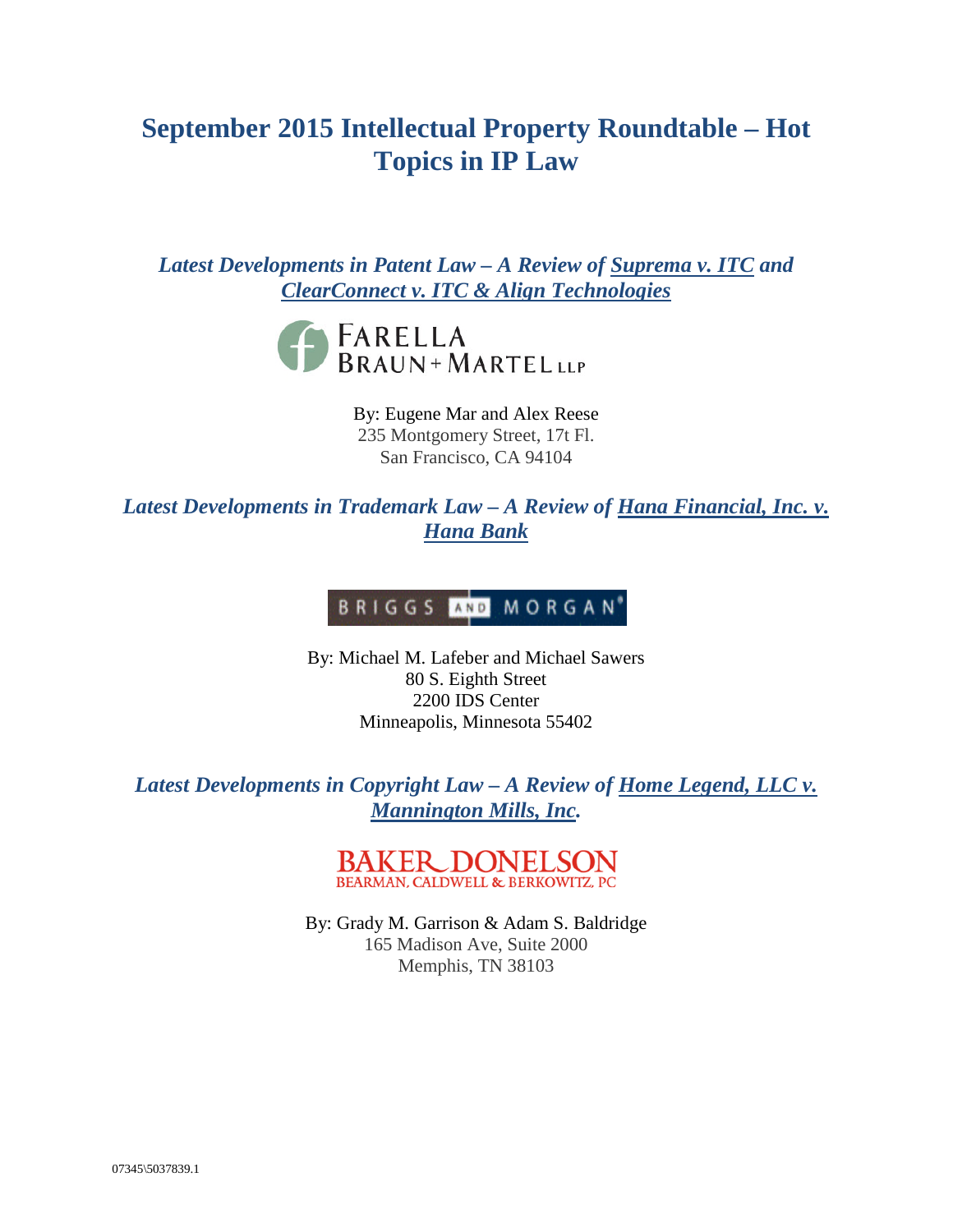# **Latest Developments in Patent Law**

By Eugene Mar and Alex Reese Farella Braun + Martel LLP

*Suprema v. ITC* – Does the ITC Have Jurisdiction over Goods That Are Used to Infringe a Patent After Importation?

#### Underlying Facts

Cross Match Technologies filed a complaint in 2010 asserting 4 patents covering aspects of fingerprinting scanning technologies. The accused RealScan line of fingerprint scanners were made by Suprema, a Korean company, overseas and imported into the U.S. by both Suprema and Mentalix. To function, the scanner must be connected to a computer loaded with custom software. Suprema does not make this software. Instead, it ships each scanner with a software development kit (SDK) that is used for developing custom programs that control the function of the scanners. The SDK includes DLLs (dynamic link libraries) and an instruction manual that explains how programs can be written to take advantage of the scanner functionality. Mentalix, an American company, writes custom software called FedSubmit which utilizes Suprema's SDK to control and operate the scanners. Mentalix bundles its software with the scanners and resells the bundle within the U.S.

Key Statute - 19 U.S.C. § 1337 (emphasis added)

#### **(a) Unlawful activities; covered industries; definitions**

(1) Subject to paragraph (2), the following are unlawful, and when found by the Commission to exist shall be dealt with, in addition to any other provision of law, as provided in this section:

(A) Unfair methods of competition and unfair acts in the importation of articles (other than articles provided for in subparagraphs (B), (C), (D), and (E)) into the United States, or in the sale of such articles by the owner, importer, or consignee, the threat or effect of which is—

(i) to destroy or substantially injure an industry in the United States;

(ii) to prevent the establishment of such an industry; or

(iii) to restrain or monopolize trade and commerce in the United States.

(B) The importation into the United States, the sale for importation, or the sale within the United States after importation by the owner, importer, or consignee, of *articles that—*

*(i) infringe* a valid and enforceable United States patent or a valid and enforceable United States copyright registered under title 17; or

(ii) are made, produced, processed, or mined under, or by means of, a process covered by the claims of a valid and enforceable United States patent.

Commission's Ruling, *Certain Biometric Scanning Devices, Components Thereof, Associated Software, and Products Containing the Same*, No. 337-TA-720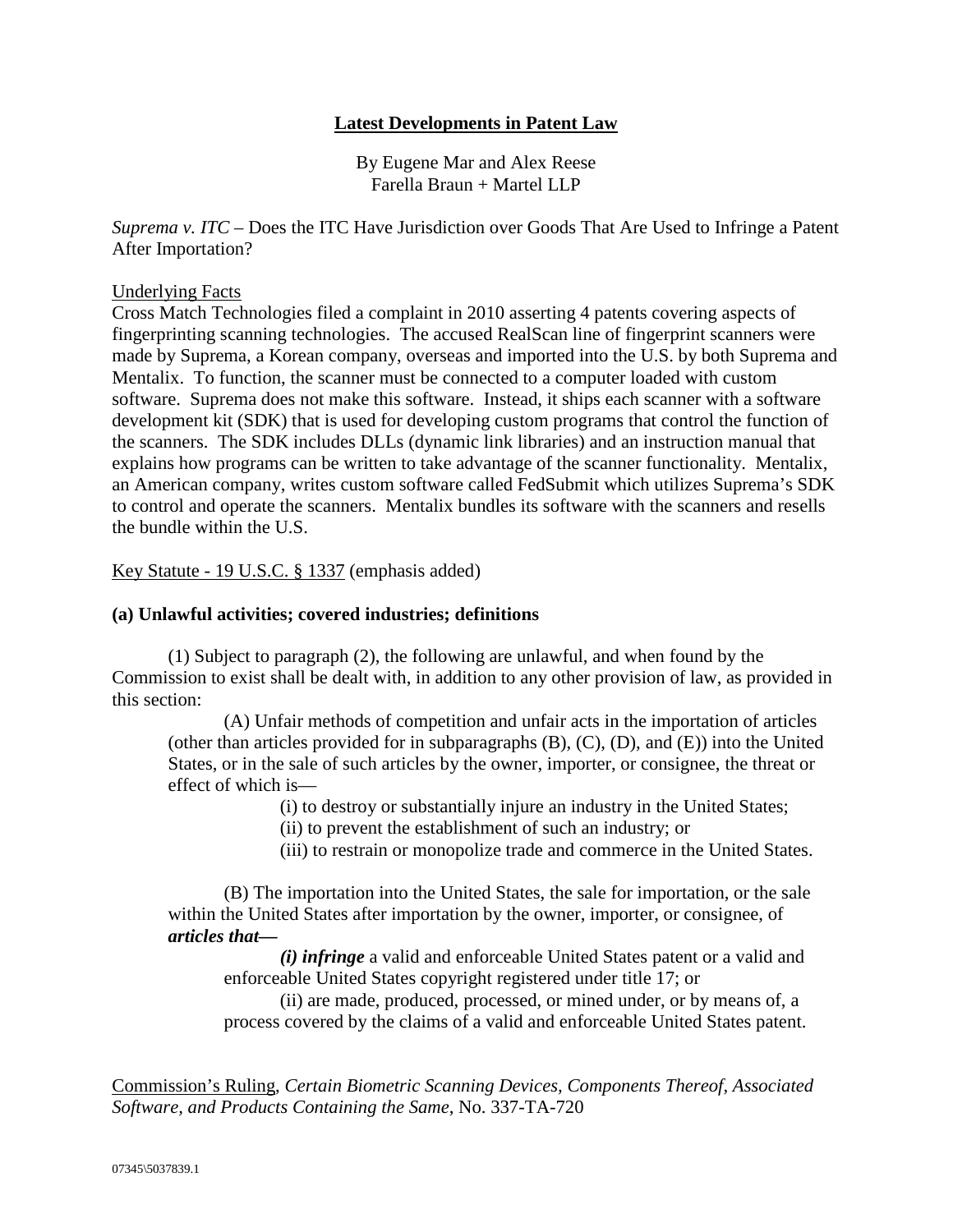An ALJ determined that Suprema's scanners bundled with Mentalix's FedSubmit software infringed method claim 19 of U.S. Patent No. 7,203,344. The Commission reviewed in 2011 and agreed that Mentalix directly infringed the '344 patent when it combined Suprema's scanners with Mentalix's FedSubmit software and resold them within the U.S. The Commission further concluded that Suprema induced infringement. The Commission ruled that Section 337 provided the ITC with authority to find infringement over importation of goods that, *after importation*, are used by the importer to directly infringe at the inducement of the goods' sellers.

# Federal Circuit panel ruling, 742 F.3d 1350, 1352 (Fed. Cir. 2013)

Overruled the Commission's ruling, finding that the Commission lacked authority under section 337 to issue an exclusion order based on induced infringement because the articles are not in an infringing state upon importation. A panel found that Section 337 imposed a temporal limit and that infringement must be determined at the time of importation.

# Federal Circuit *en banc* ruling, No. 2012-1170 (Aug. 10, 2015)

An *en banc* panel from the Federal Circuit vacated the panel's prior ruling and restored the Commission's initial ruling. The *en banc* opinion pointed out that the panel ruling effectively eliminated relief under Section 337 for induced infringement and potentially all types of infringement of method claims.

The full panel decided that Section 337 does not answer the question of whether the ITC has jurisdiction over imported goods after importation. Thus, the Federal Circuit stated that the Commission's interpretation of its own power under Section 337 is entitled to *Chevron* deference.

# a. **Deference to ITC's interpretation of Section 337**

The Federal Circuit reviewed the Commission's interpretation of Section 337 pursuant to the framework established in *Chevron, U.S.A., Inc. v. Natural Resources Defense Council, Inc.*, 467 U.S. 837 (1984). *Chevron* articulated a two-part standard for evaluating an agency's construction of a statute. First, has Congress directly spoken on this question? If yes, then the inquiry ends. If answer is no, then the second question is whether the agency's interpretation is based on a "permissible construction of the statute." The agency's "interpretation governs in the absence of unambiguous statutory language to the contrary or unreasonable resolution of the language that is ambiguous." *Suprema*, slip. op. at 14.

Under step 1 of the *Chevron* test, the Federal Circuit concluded that Congress did not directly answer the question. The word "infringe" refers back to 35 U.S.C. §271, which includes both direct and indirect infringement. The phrase "articles that infringe" finds no corollary in Section 271. In addition, whereas Section 271 defines infringement by way of actions committed by persons, Section 337 defines infringement by articles. This creates ambiguity and thus indicates that Congress did not answer the question at issue.

Because there is ambiguity, the Federal Circuit next looked at whether the ITC's interpretation of Section 337 is unreasonable under step 2 of the *Chevron* test. The Commission's interpretation prevails, "whether or not it is the only possible interpretation or even the one a court might think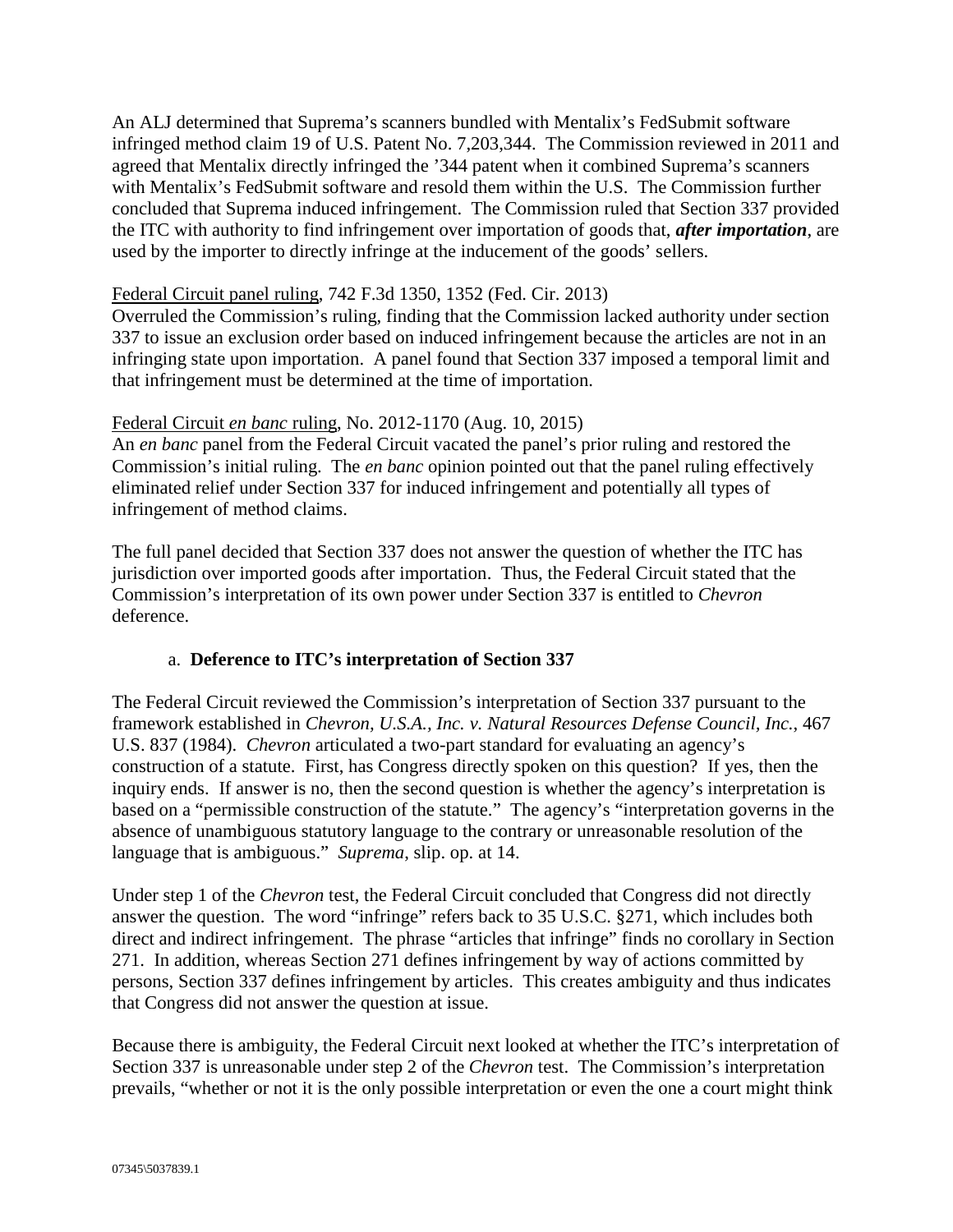best." *Suprema*, slip. op. at 20. In reviewing the Commission's interpretation, the *en banc* panel agreed that the language of Section 337 actually contemplates that direct infringement would occur after the act of importation ("the sale within the United States *after importation* by the owner, importer, or consignee, of articles that infringe"). The *en banc* panel further determined that Congress intended to vest the ITC with broad authority to address "every type and form of unfair trade acts." *Suprema*, slip. op. at 22. The Federal Circuit further pointed to the fact that the ITC has consistently issued exclusionary orders to remedy induced infringement over the past 35 years.

#### Judge Dyk's dissent

The dissent points out what they believe to be a key distinction between this case and prior ITC rulings on inducement. In prior cases, the Commission has found inducement of infringement where inducing instructions are included in the importation. Thus, the Commission could reasonably conclude that every imported article in those prior cases would be used to infringe a patent. In contrast, here, there is a substantial non-infringing use for Suprema's scanners because direct infringement depends on how the custom software is programmed. The dissent points out that the Commission acknowledged that Customs cannot determine, at the time of importation, whether a Suprema scanner would be used in an infringing manner or not. And while the majority in the *en banc* panel refers to Suprema's instruction manuals, the dissent points out that neither the ALJ or the Commission concluded that the instruction manuals actually induced infringement, and they did not rely on those manuals as proof of inducement. The dissent further suggests that there is no evidence that the instruction manuals are shipped alongside the scanners.

#### O'Malley, Prost, Lourie, and Dyk's dissent

This dissent criticizes the majority for basing its decision on public policy and trying to fill a gap in the ITC's authority when that responsibility falls to Congress. In particular, the dissent disagrees with the majority's analysis under the *Chevron* test. In step 1, the dissent finds that the phrase "articles that infringe" is not ambiguous, pointing to several dictionary definitions as establishing the term "articles" to refer to physical objects. The use of phrases such as "importation into the United States" and "sale for importation" in Section 337 establish the point of importation as the "cornerstone of liability." Patented methods, like claim 19 of the asserted patent, are generally not infringed at the time of importation.

Congress articulated in Section  $337(a)(1)(B)$  that the only acts of infringement are importation, sale for importation, and sale within the United States. Congress did not include "use," thus, Congress did not intend the ITC to have authority over infringement of method claims, unless it occurs at the time of importation. As further indication that the ITC's authority does not reach post-importation use that may infringe a method claim, the dissent points to the Commission's own decision in *In The Matter Of Certain Electronic Devices With Image Processing Systems, Components Thereof, And Associated Software*, Inv. No. 337-TA-724, 2012 WL 3246515 (Dec. 21, 2011). In that decision, the Commission ruled that Apple did not indirectly infringe a method claim by importing computers that were later used in the U.S. to practice the claimed method because Section 337 does not cover post-importation use. *Id.* at \*13.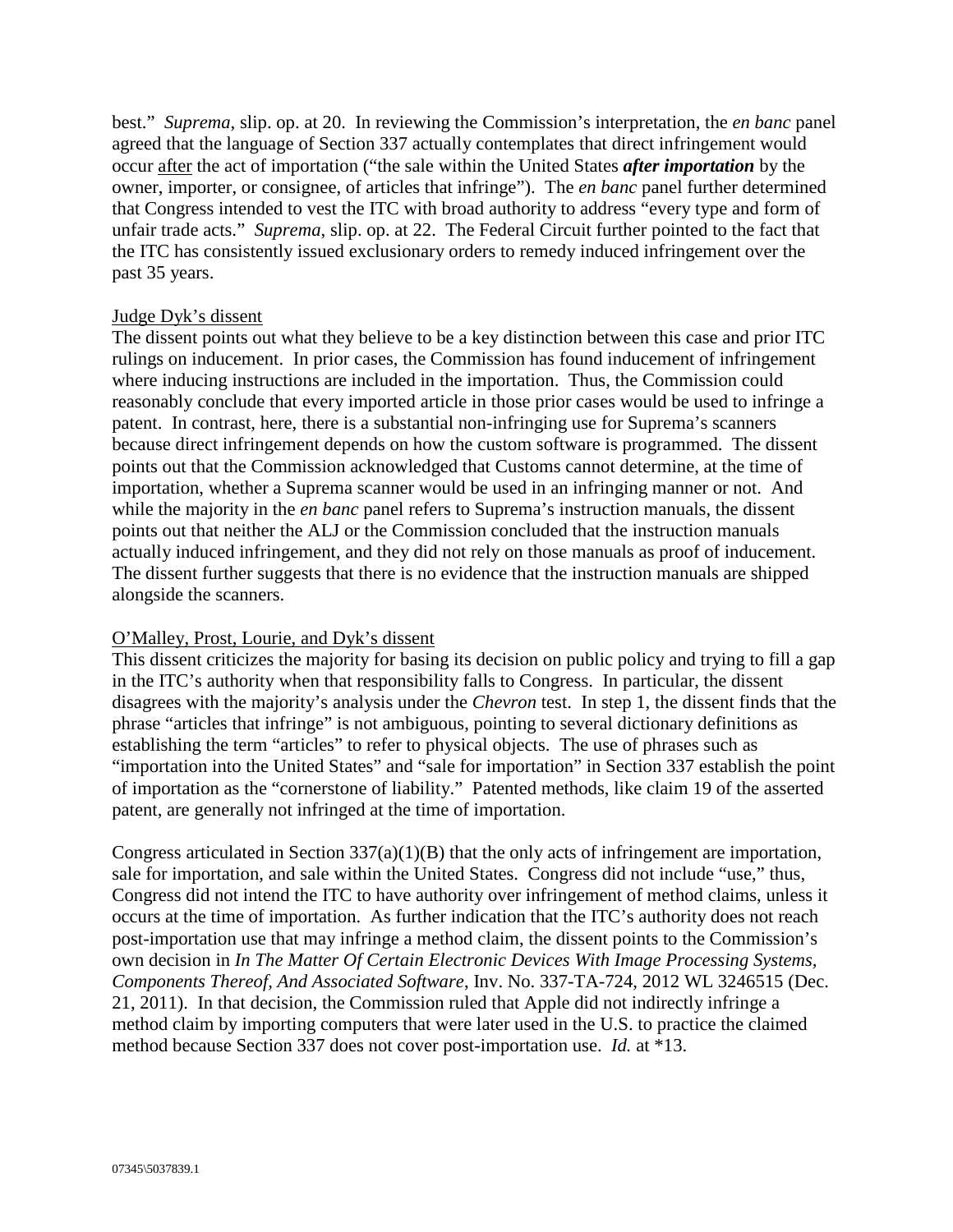#### Discussion Questions

- 1. Should the ITC be allowed to exclude articles of goods that would be later combined to infringe a particular patent?
	- a. Should the ITC have the authority to rule on potential acts of inducement or contributory infringement when the act of direct infringement has not occurred at the time of importation?
	- b. Should such instances of infringement be litigated and handled at the district court level instead of the ITC?
	- c. Cross Match could pursue a remedy against Mentalix in district court and enjoin the infringing combination. Should that be sufficient?
- 2. Suprema argued that Section 271(a) ("any patented invention") and (c) ("a component") articulate infringement in terms of actual goods made, sold, offered for sale, or imported, thus, there was precedent in the Patent Act for articulating infringement in terms of actual items rather than the provisioning of goods.
	- a. Is Suprema correct in this interpretation?
	- b. Does this interpretation lend support to the position that the ITC should be limited to excluding actual infringing goods at the time of importation?
- 3. Section 337 says "articles that infringe" in the present tense. Suprema argued that meant Congress intended to limit the ITC authority to goods that actually infringed at the time of importation.
	- a. Is Suprema correct in this interpretation?
- 4. The Federal Circuit cited to the strong public policy rationale in allowing the ITC to handle all unfair trade acts. Should public policy play a role in this decision?
	- a. *See* dissent from Judges O'Malley, Prost, Lourie, and Dyk on this point.
- 5. The dissent points out that the exclusionary order, as drafted, is overbroad because it excludes the importation of all Suprema scanners when the infringement only occurs when the Suprema scanners are combined with Mentalix software.
	- a. Should the ITC's authority only reach actual goods because customs agents cannot ascertain the whether a party will use a good in an infringing manner postimportation?
	- b. The Commission's ruling allowed Suprema to import scanners that were first certified to be used with non-Mentalix software. Does this pre-condition adequately solve the overbroad exclusionary order?

*ClearCorrect v. ITC and Align Technologies*—Does the ITC's authority to block the importation of infringing "articles" under 19 U.S.C. § 1337 extend to data or digital information?

#### Underlying Facts

ClearCorrect makes and sells orthodontic "aligners" that fit over a patient's teeth and gradually straighten them. ClearCorrect first makes a mold of the patient's teeth, scans the mold, then sends the scanned data to an affiliated company in Pakistan, CCPK. CCPK uses the data from the scan to plot projected movements of the patient's teeth from their crooked position to a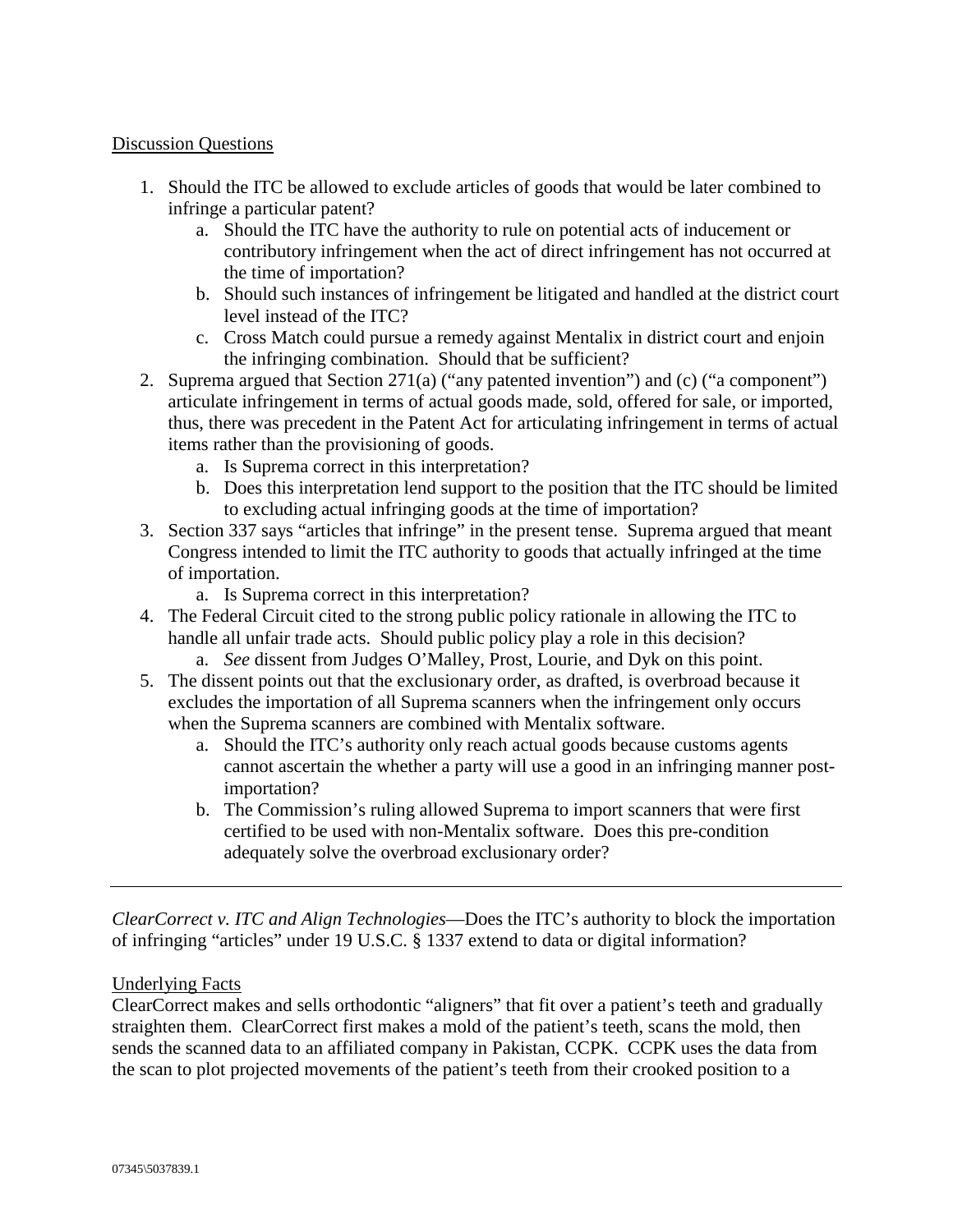straight position. It sends the data for these plotted movements back to ClearCorrect in Texas, which uses the data to create sets of aligners for the patient's use.

Align first sued ClearCorrect for patent infringement in 2011 in Texas district court. That lawsuit was dismissed after Align granted ClearCorrect a covenant not to sue. On April 5, 2012, the ITC initiated an investigation based on Align's complaint that ClearCorrect infringed seven other patents.

# ITC Proceedings & Order

In the ITC proceedings, an ALJ found that ClearCorrect infringed six of the seven patents and recommended that the Commission issue cease and desist orders. The full commission decided to review the ALJ's recommendation, and it received amicus briefing from Google, the MPAA, Nokia, and others.

The Commission found that ClearCorrect infringed two types of method claims found in five of the asserted patents.<sup>1</sup> The Commission found that ClearCorrect directly infringed and that CCPK contributed to that infringement by providing the digital models. It ordered ClearCorrect to cease and desist "importing (including through electronic transmission)" the "digital models, digital data, and treatment plans for use in making incremental dental positioning adjustment appliances or the appliances therefrom." (Apr. 3, 2014 ITC Order.) It later stayed that order pending the appeal to the Federal Circuit.

# Issued Addressed at Oral Argument

The oral argument occurred on August 11, 2015—just one day after the court issued its opinion in *Suprema*. The panel included Judges Prost and O'Malley, both of whom dissented from the *Suprema* holding. The judges may have hinted at their views in *ClearCorrect* in that dissent when they wrote: "The word 'articles' is not ambiguous—it has a well-defined legal definition. [citation] The word connotes *a physical object*."

The ITC also found that ClearCorrect infringed so-called "Group II" claims, which differ from Group I claims because they "stop[] short of the production or fabrication of appliances" and instead "end with the creation of digital data sets or when the digital data sets are 'provided' to a fabricator." (ITC Resp. Br. at 12.) The claims thus correspond with CCPK's activities in Pakistan. (*Id.*)

<sup>1</sup> Claim 1 from U.S. Patent 6,722,880, copied below, is representative of what the ITC called "Group I" type claims:

<sup>1.</sup> A method for making a predetermined series of dental incremental position adjustment appliances, said method comprising:

a) obtaining a digital data set representing an initial tooth arrangement;

b) obtaining a repositioned tooth arrangement based on the initial tooth arrangement;

c) obtaining a series of successive digital data sets representing a series of successive tooth arrangements; and

d) fabricating a predetermined series of dental incremental position adjustment appliances based on the series of successive digital data sets, wherein said appliances comprise polymeric shells having cavities shaped to receive and resiliently reposition teeth, and said appliances correspond to the series of successive tooth arrangements progressing from the initial to the repositioned tooth arrangement.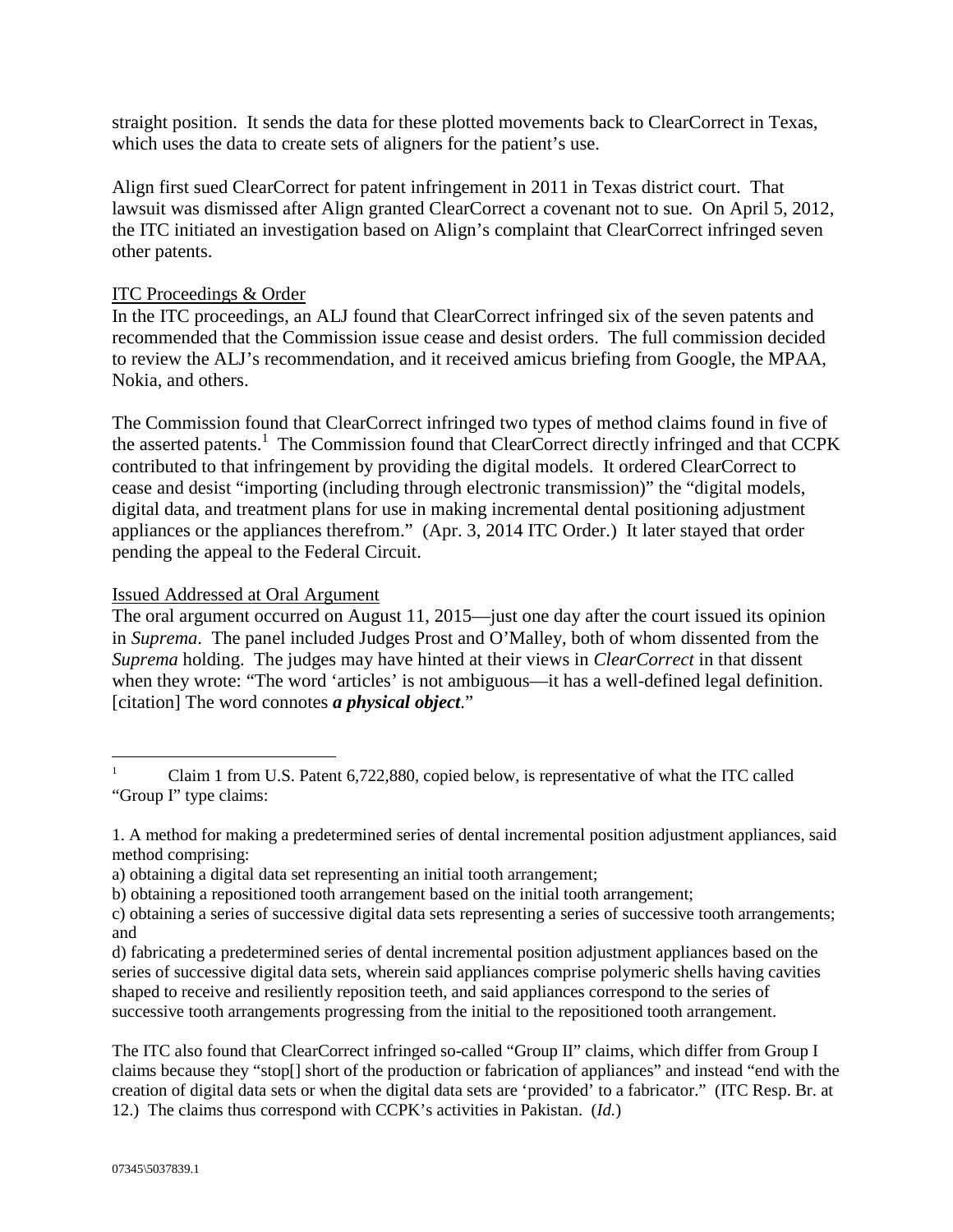The judges aggressively questioned both sides, but they did seem more skeptical of the positions taken by the ITC and Align. Judge Prost interrupted the ITC's attorney almost immediately to challenge a statement in the ITC's brief that the court should "not lose sight of the fact that this is a case about teeth." Judge Prost said that the case involved an important legal principle and drew an analogy to *Markman*, arguing that nobody thinks of that case as merely about dry cleaning.

Much of the oral argument involved attempts by the ITC and Align to argue that, if the court affirms, there are limiting principles that would narrow the ITC's power to regulate intangible articles. The ITC's attorney argued that the Commission would not be able to regulate, for example, digital services or phone calls, and that only "digital goods" would be covered by the ITC's authority. The attorney for Align later argued that Internet service providers and other "carriers" of electronic information also would not be subject to the ITC's authority because they are not importers.

#### Additional Letter Briefing Regarding the Impact of *Suprema*

At the oral argument, the Federal Circuit panel requested further letter briefing from the parties regarding the impact of *Suprema* on the case. Both sides argued that *Suprema* supported their positions. The ITC and Align emphasized the finding in *Suprema* that the Federal Circuit must apply *Chevron* deference to the ITC's interpretation of section 337. They further argued that the majority opinion in *Suprema* used the words "articles" and "goods" synonymously. (Judge Prost seemed quite skeptical of this point when the ITC made a similar argument at oral argument, stating that the *Suprema* majority did not determine the meaning of the word "articles," but instead assumed that "articles" refer to "tangible items" and interpreted the words "that infringe.") ClearCorrect took the opposite lesson from the *Suprema* majority's interchangeable use of "goods" and "articles," arguing that "goods" are generally tangible objects, and so "articles" must be, too.

#### Discussion Questions

1. If the Federal Circuit affirms that the ITC may regulate intangible "articles" such as data, what are the limits on the ITC's jurisdiction? Is this case really just about teeth, as the ITC argued in its brief?

2. The data here is ultimately used to make physical items—teeth aligners. If the Federal Circuit affirms, is that fact a sensible or realistic way to limit the ITC's authority over intangible "articles?"

3. Considering that Judges Prost and O'Malley strongly hinted at their views of this case in their *Suprema* dissent, is this case headed for a rehearing en banc?

4. At oral argument, the ITC and Align both emphasized that if the court affirms, the ITC would not have authority over carriers that merely transmit intangible "articles," such as Internet service providers. Would this immunity extend to ISPs that provide streaming services, for example? Note that the Motion Picture Association of America submitted an amicus brief arguing that this new authority could be a powerful tool in fighting copyright infringement. Could the ITC exercise jurisdiction over ISPs under a theory of contributory infringement, as some legal scholars have suggested?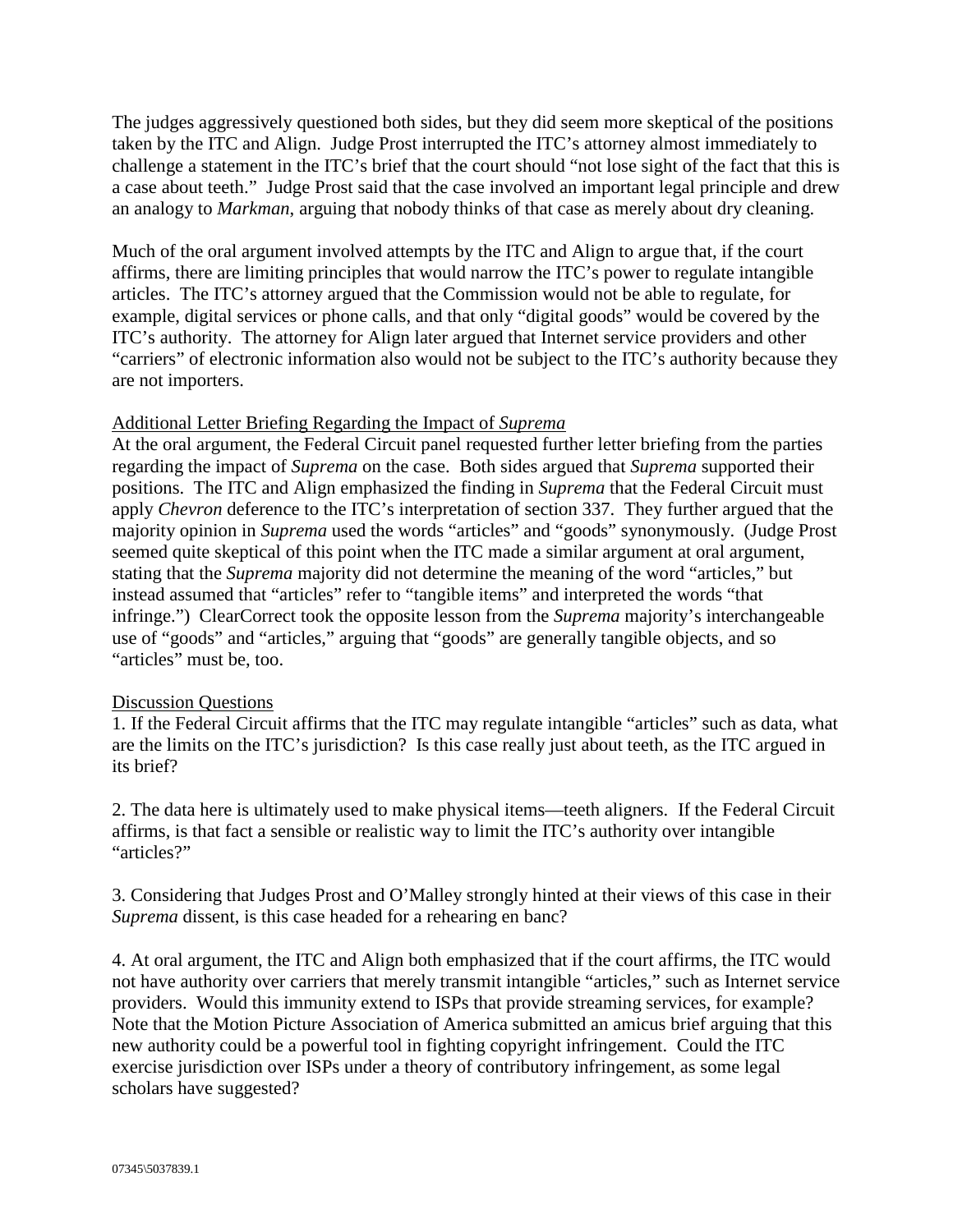5. Did Congress already settle the question of which federal agency has authority over electronic communications when it created the FCC? The Communications Act of 1934, which created the FCC, calls it the "centralizing authority" "with respect to interstate and foreign commerce in wire and radio communication." 47 U.S.C. § 151.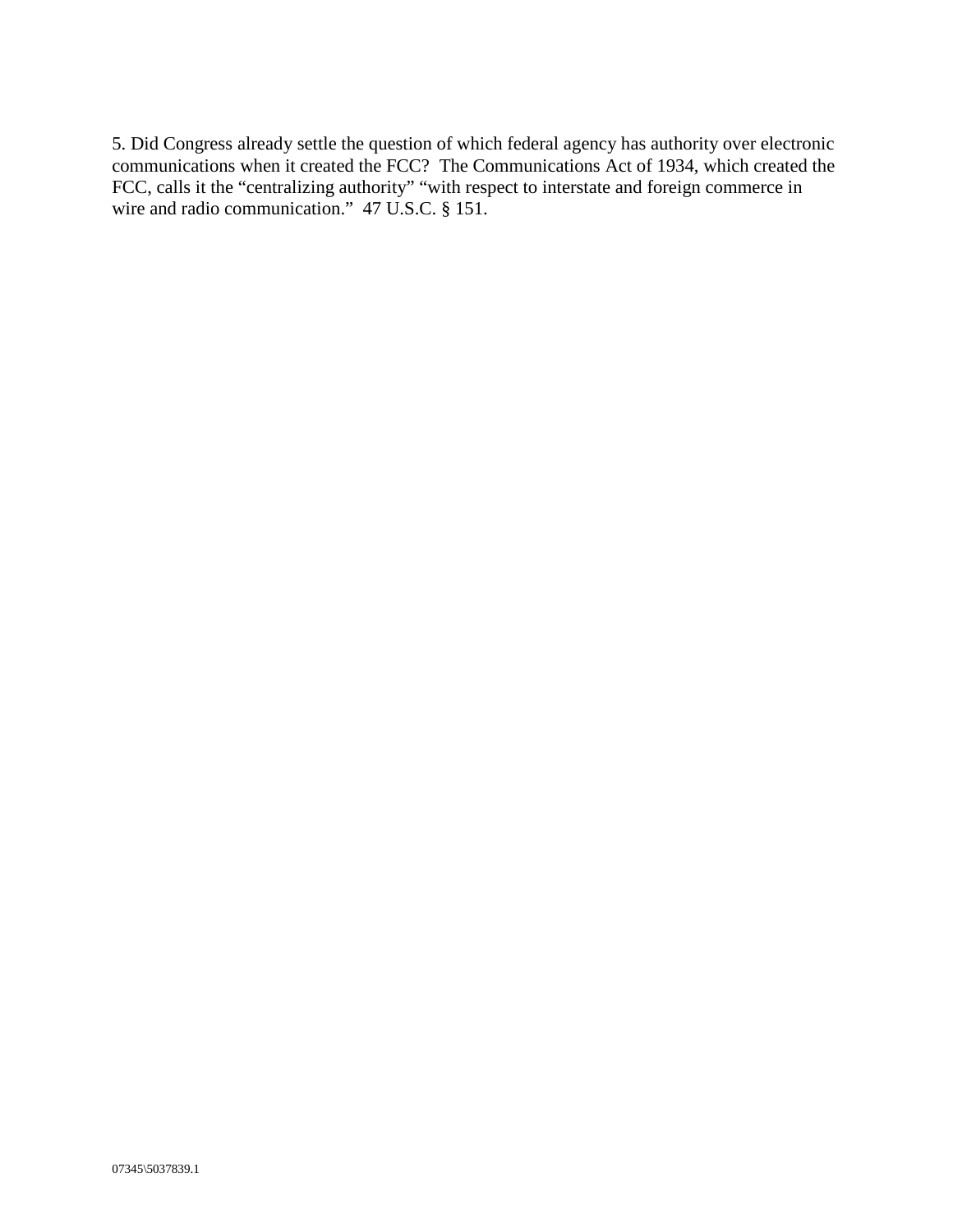#### **Latest Development in Trademark Law**

By Michael Lafeber & Michael Sawers Briggs and Morgan, P.A.

#### **A.** *Hana Financial, Inc. v. Hana Bank*

In *Hana*, the United States Supreme Court held that the issue of "tacking" – attempting to establish priority based on an earlier use of a nearly-identical mark – is a question for the jury rather than a legal issue to be decided by the judge. *Hana Financial, Inc. v. Hana Bank*, 135 S.Ct. 907 (2015).

By way of background, Hana Financial is a California financial services company. It has used the "Hana Financial" name and mark since at least as early as 1995. It obtained a federal registration for "HANA FINANCIAL" in 1996.

Hana Bank, a Korean entity, began advertising its financial services using the name "Hana Overseas Korean Club" in several Korean language newspapers throughout the United States as early as 1994. Hana Bank began operating a bank in the U.S. under the name "Hana Bank" in 2002.

Hana Financial sued Hana Bank for trademark infringement in 2007. Hana Bank defended by claiming it was the senior user of the "HANA" mark based on its first use of "Hana Overseas Korean Club" in the U.S. in 1994. Hana Bank argued that it could "tack" that earlier use to establish priority over Hana Financial's first use 1995.

There was no dispute in the case regarding the elements required to qualify for "tacking." The parties agreed that tacking allows a brand owner to make minor modifications to its marks over time without losing the benefit of earlier versions of the mark in establishing priority. The parties also agreed that in order to tack the earlier mark, the marks must be "legal equivalents." A mark is considered a "legal equivalent" if it creates the same, continuing commercial impression such that the consumer would consider both to be the same mark. *Hana*, 135 S.Ct. at 910. The parties agreed that tacking is not available where the later mark is materially different from, or alters the character of, the earlier mark. *Hana*, *supra*. The sole issue on appeal was whether tacking is a factual issue to be decided by a jury or a legal issue to be decided by the judge.

#### 1. **Supreme Court's Reliance on "Ordinary Consumer"**

The Court reasoned that the issue was particularly well suited for a jury because it hinged on the similarity of earlier and later marks as viewed by an "ordinary consumer." The Court explained:

> Application of a test that relies upon an ordinary consumer's understanding of the impression that a mark conveys falls comfortably within the ken of a jury. Indeed, we have long recognized across a variety of doctrinal contexts that, when the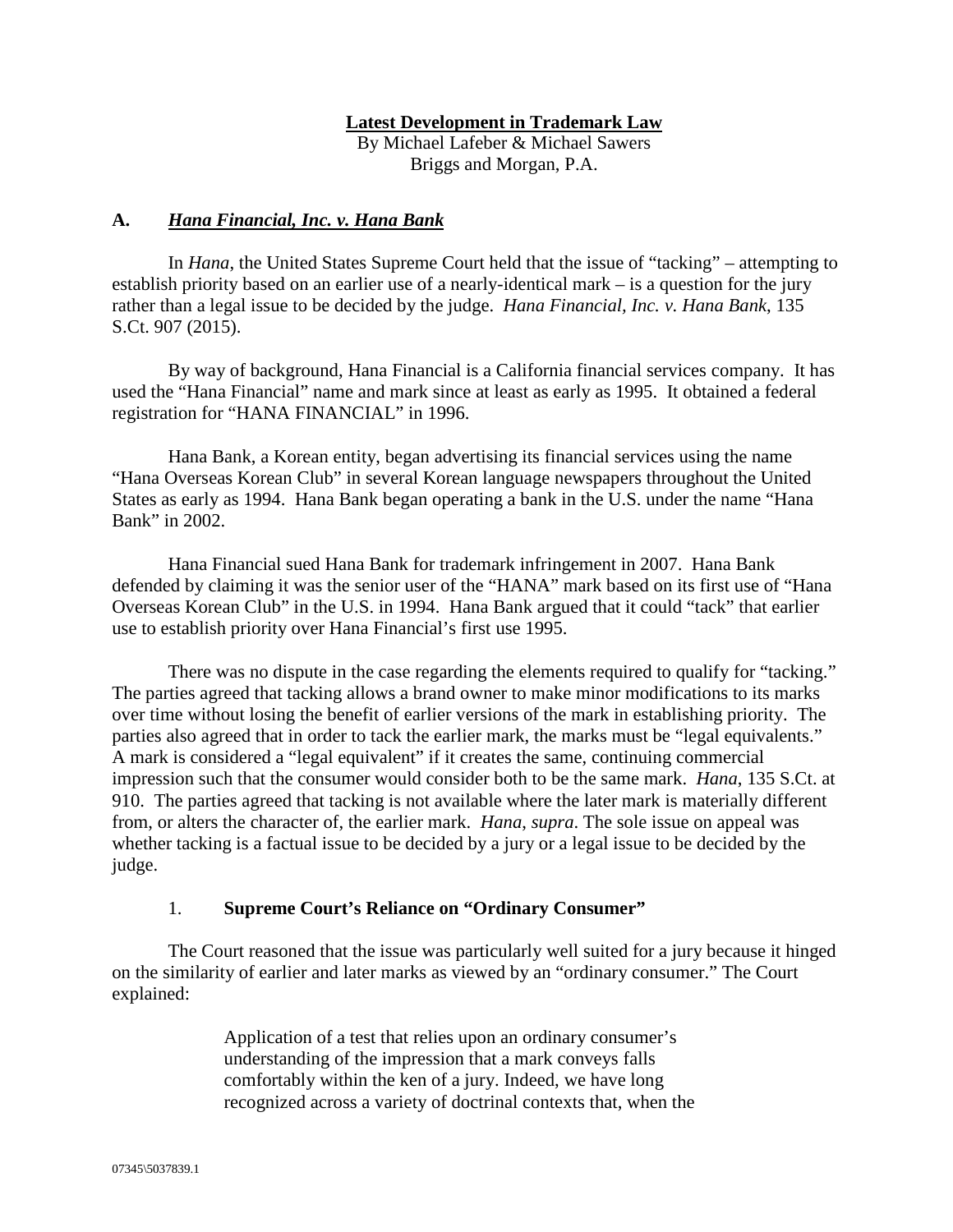relevant question is how an ordinary person or community would make an assessment, the jury is generally the decision maker that ought to provide the fact intensive answer.

#### *Hana*, 135 S.Ct. at 911.

The Court rejected Hana Financial's arguments that "tacking" is a complicated mixed question of law and fact critical to the orderly functioning of the trademark system and therefore should be decided by the judge. The Court noted that the concerns associated with allowing juries to decide tacking issues were no different or greater than many other areas where juries are asked to make complicated decisions on a regular basis. *Hana*, 135 S.Ct. at 912.

#### 2. **Practical Effect of** *Hana*

# a. **Expanding Jury Role?**

Commentators have questioned whether *Hana*'s recognition of the jury as the appropriate arbiter of consumer perception issues will lead to an expansion of the jury's role in other consumer perception issues such as descriptiveness, acquired distinctiveness, secondary meaning, genericness, and dilution.

# b. **Will Summary Judgment in Trademark Cases Become Even More Elusive?**

Will the deference to juries for such consumer perception issues make it even more difficult to obtain summary judgment in trademark cases?

# c. **Heightened Significance and Importance of Expert Testimony and Survey Evidence?**

Will parties feel compelled to obtain and rely on more expert testimony and survey evidence to strengthen their jury presentations?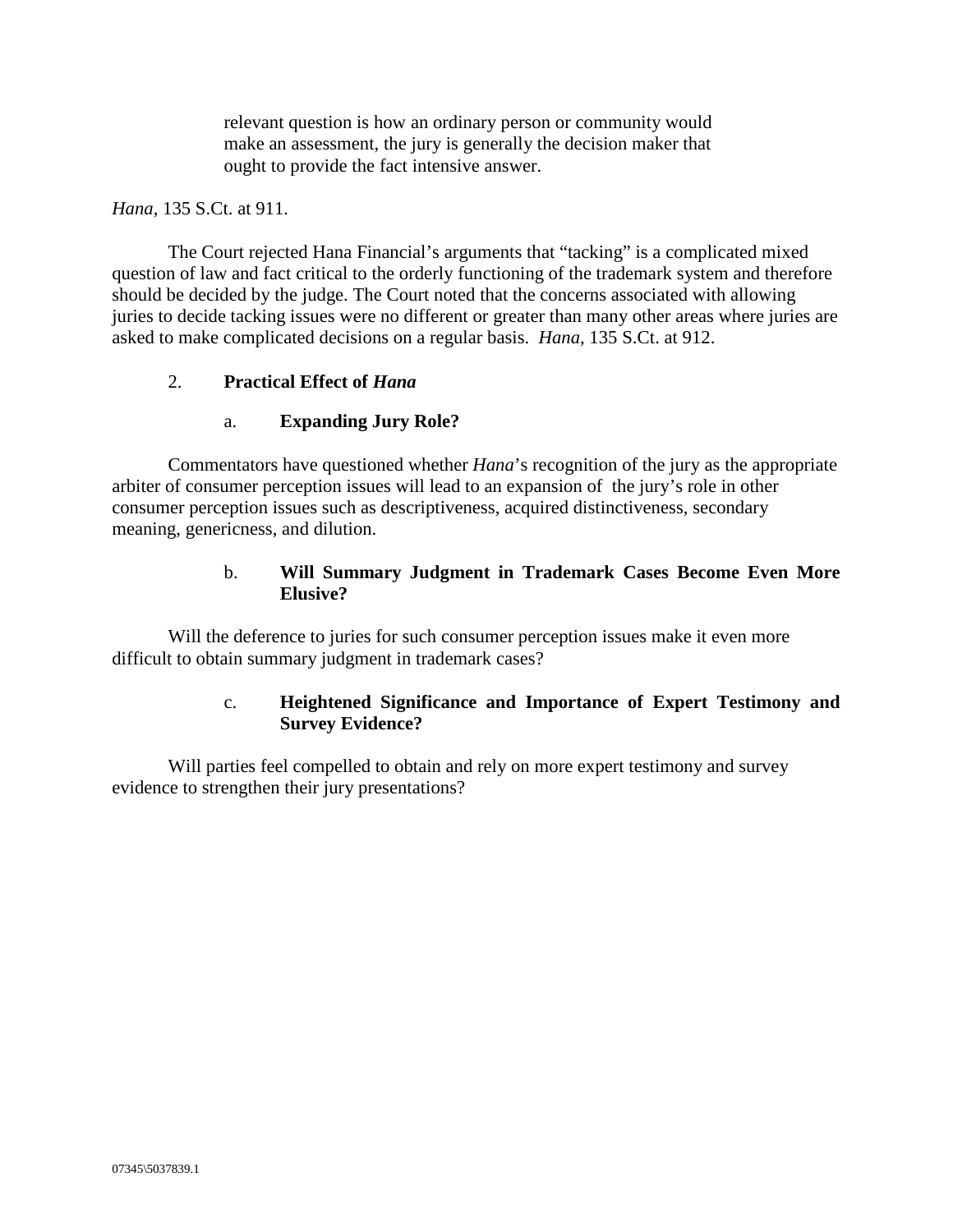#### **Latest Developments in Copyright Law**

#### *Home Legend, LLC v. Mannington Mills, Inc.* **The Eleventh Circuit Address Separability Under Copyright Law By: Grady M. Garrison and Adam S. Baldridge (Baker Donelson Bearman Caldwell Berkowitz, PC)**

The Eleventh Circuit's decision in *Home Legend, LLC v. Mannington Mills, Inc.*, 784 F.3d 1404 (11th Cir. Apr. 29, 2015), addressed the issue of the validity of a copyright registration owned by Mannington Mills, Inc. for the appearance of the surface of laminate wood flooring. Specifically, the Eleventh Circuit addressed the issue of the separability of the "Glazed Maple" design from the useful article, flooring, and the issue of the originality of the design. The district court had entered summary judgment in favor of Home Legend, LLC, concluding that the "Glazed Maple" coprighted design was invalid.

Mannington and Home Legend both sold laminate wood flooring. To improve the appearance of laminate flooring, manufacturers add a layer called "décor paper" which is a decorative layer between the core board of the hard wood flooring and the transparent protective coating. According to the Eleventh Circuit, "[t]he copyright at issue in this case covers Mannington's décor paper design called 'Glazed Maple,' which is a huge digital photograph depicting fifteen stained and apparently time-worn maple planks." The Mannington employees that were involved with the creation of the design "did not seek out an actual aged wood floor from which to create the design but instead 'envision[ed what] a floor could look like after' twenty or thirty years, including the effects 'age and wear and patina' might have on the planks." The process for creating the décor paper included the design team beginning with "between fifty and seventy-five raw, smooth-milled white maple planks. With a selection of hand tools, they addedgouges, dents, nail holes, ripples, 'chatter marks,' and other surface imperfections to the wood in an effort to make it look like floorboards that had been walked across for many years. The Court noted

as the team intended, the stain pooled in some of the textured areas they had created, making darker spots on the wood. They selected and applied more than one stain color. The team chose to accentuate some of the naturally occurring marks and to deemphasize others, and they used more stain and paint to add effects like shadowing, simulated mineral streaks, and dark spots that were not present on the raw wood.

The design team then experimented with various selections and arrangement of the boards to select combinations of planks that they thought would look best in a home, choosing about thirty planks to photograph with a high-resolution digital scanner. The team futher made modifications to retouch certain areas and adjusting contrast where the boards appeared "too dark or too light" in comparison to the other boards. The team then selected fifteen plank images to be included in a single 120" by 100" digital image, which is referred to as the Glazed Maple design. Mannington obtained a copyright registration for the two-dimensional Glazed Maple design.

In 2012, Mannington sued Home Legend for copyright infringement and Home Legend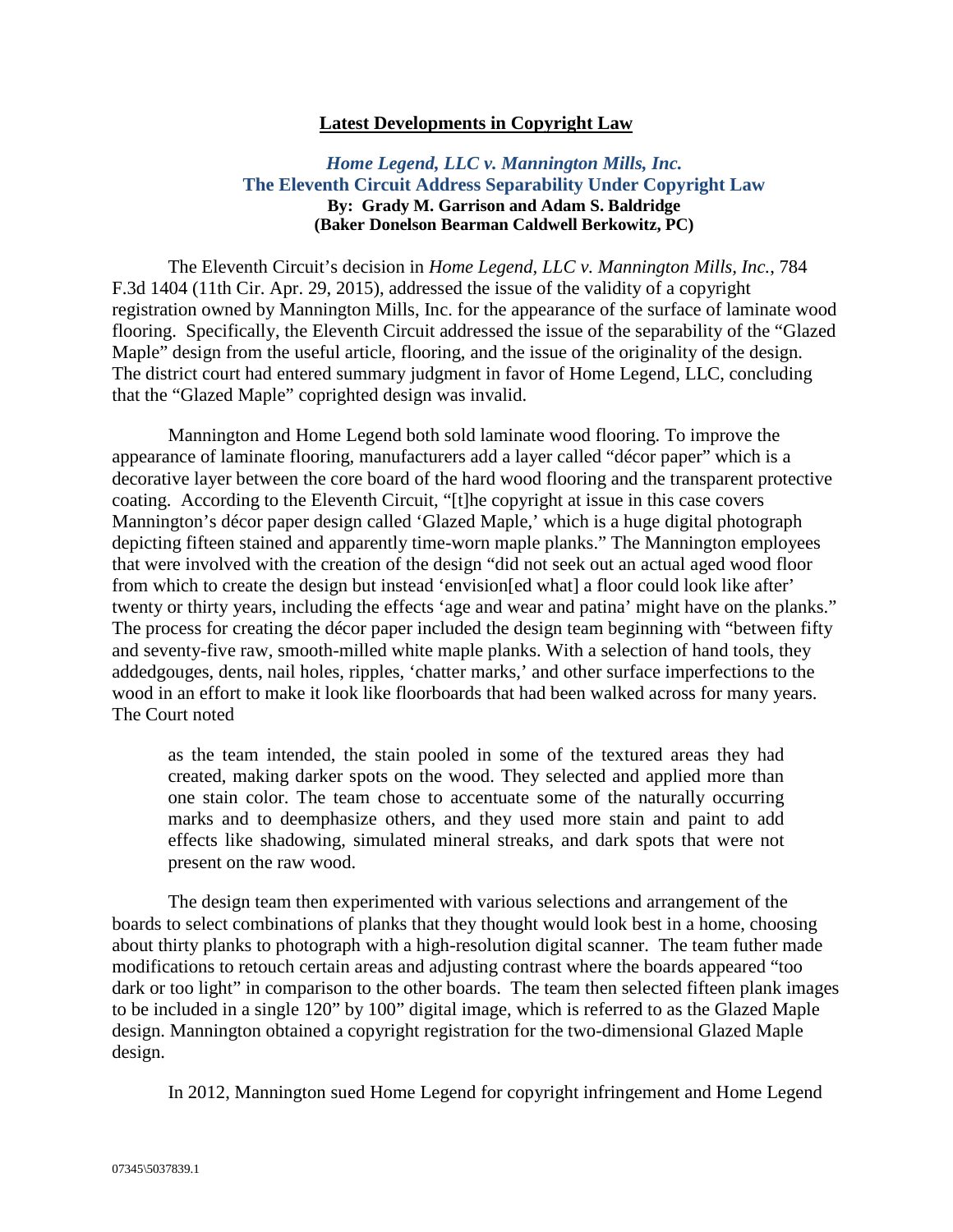responded by seeking a declaratory judgment of copyright invalidity. Mannington's request for a preliminary injunction was denied by the district court. Home Legend moved for summary judgment at the close of discovery, arguing that the copyright did not cover copyright-eligible subject matter. The district court granted Home Legend's motion for summary judgment based on three grounds. First, the district court concluded that the Glazed Maple design lacked the requisite originality to be an "'original work[] of authorship' eligible for copyright protection under 17 U.S.C. § 102(a). Second, the lower court found that the design was "'simply not separable from the functional element of the flooring,' and that 'the 2-D artwork [of the Glazed Maple design] would not be marketable if it were separated from the functional elements of the flooring.'" Third, the district court found that Mannington's copyright was "directed to an 'idea or process,' namely the process of recreating the appearance of rustic and aged maple planks."

Mannington appealed all three rulings. On appeal, Mannington argued that its artwork was "both physically and conceptually separable from the laminate flooring to which it has been applied, and that, as a result, the district court's ruling that the copyright covered a 'useful article' was error." Mannington also disputed the district court's conclusion that Mannington was seeking to protect a procedure or process and argued that the conclusion that the copyright at issue was directed to an uncopyrightable idea or process was error. Mannington also asserted on appeal that the design was sufficiently original to be protectable by copyright law.

On appeal, the Eleventh Circuit addressed first the issue of originality and concluded:

Mannington's testimony about that idea shows that the idea's expression in the Glazed Maple design was the product of creativity, not a slavish copy of nature. Perhaps that expression is not highly creative, but it does not need to be. The decisions Mannington made in the location and character of the marks it added to the boards render its contributions creative enough to hurdle the low bar of copyrightable originality.

Relying on *Feist Publ'ns v. Rural Tel. Serv. Co., Inc.*, 499 U.S. 340 (1991), the Court also found that "even if copyright did not protect the altered individual plank images, the Glazed Maple design is…a compilation expressing original selection and creative coordination of elements." The Court held that the Glazed Maple design was sufficiently original to be copyrightable.

On the issue of separability, the Eleventh Circuit ruled that the district court's finding of non-marketability was based "not on evidence but on conjecture," and that Home Legend's copying of the design supported the marketability of the design because "otherwise Home Legend would not have copied it." The Eleventh Circuit also disagreed with the district court's finding that the design "had the function of hiding wear": "Hanging an Ansel Adams print over an unsightly water stain on a living room wall might make the print 'functional' …, but it would have no effect on the copyright in the work itself." The Court noted that "[s]eparability for the purpose of assessing copyright eligibility of a useful article's design means that the design is 'either physically severable from the utilitarian article or conceptually severable.'" The Court found that the Glazed Maple design is both physically and conceptually separable.

With regard to physical separability, the Court held that "the flooring and the design are